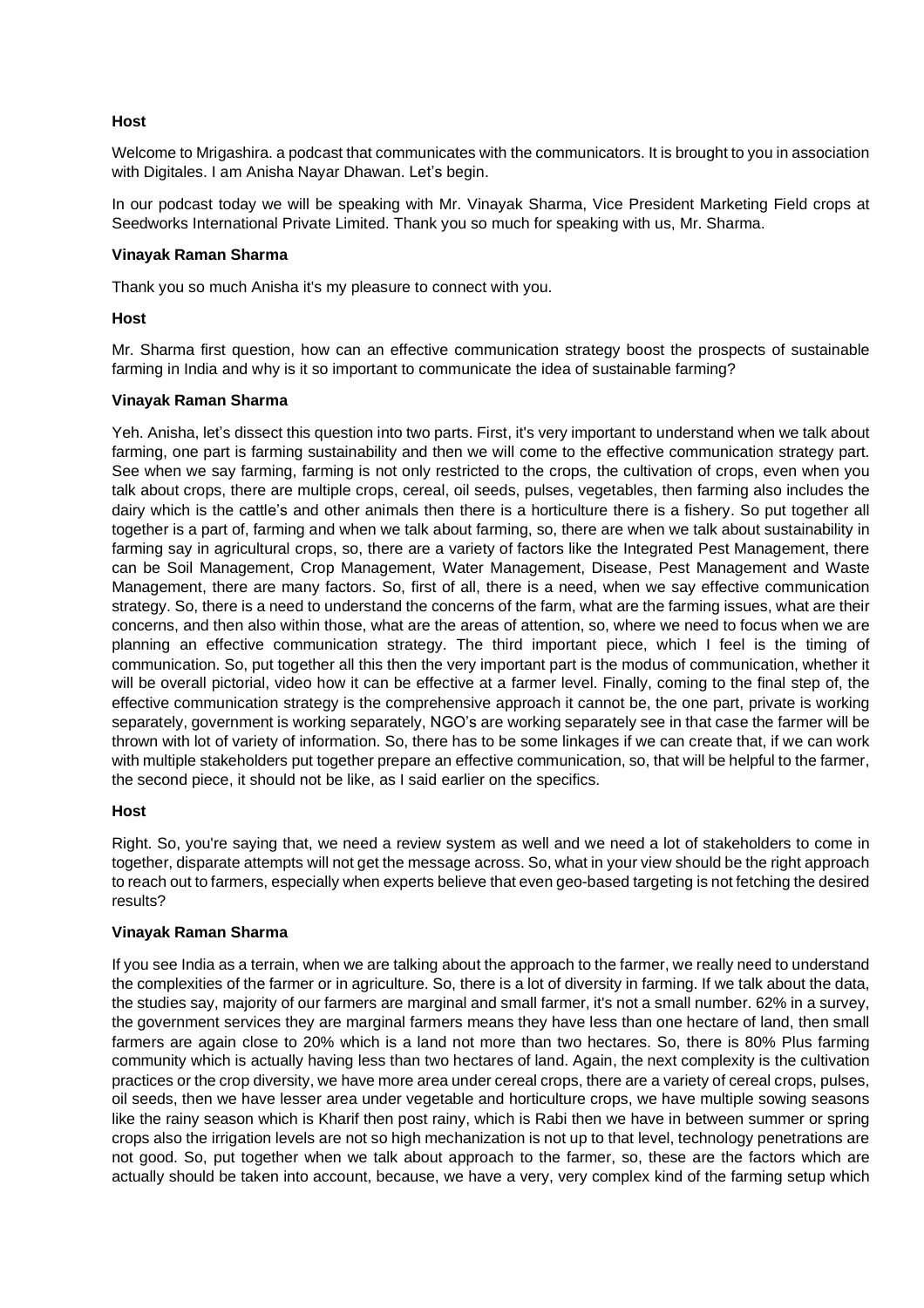is existing in our country, the lands are small, see earlier what we used to do before this geo tagging or technology, it was a typical pen-pencil approach, the data which was coming from the field given by the people who are operating at the ground level or in the field. So, they would be sharing and we are working on that data and we started creating, the different approaches basis the data. But, if I share my personal experience of geo tagging, which we have recently done in one of the crops, which is largest crop, and it has 95% of hybridization when we say I mean the crop, it's one of the largest crops existing in our country. I can name the crop, it's cotton, so when we did this geo tagging so, there was a lot of complexities which we found, now geo tagging is an accurate data saying that these are the villages they have this crop existing and these are the acreages in this this particular geography, but when we found the administrative details of because this data has somewhere linkages to the administrative details, which are available on some government on or some other the platforms. So, when we related it to the to the ground reality. So, there were differences also which were existing like say I mean the administrative data will take Panchayat as the one village but this Panchayat may be covering two three sub villages also, the small villages who doesn't have the panchayat independent Panchayat. So, that is where So, there are a lot of differences which came village as a unit then also further when we say approach to the farmer, it is not that entire village is my targeted village, there can be further segmentations basis land acreages, basis crop and within crop there can be the early maturity, the late maturity there can be the variations in lot of other technical grounds. So, there is a complexity which is existing. So, when we say we have to prepare our approach, I would say still the geo tagging, the geo base technologies, these are still workable, because these are some authentic technologies, but we should have patience and perseverance to reconcile the data for practical use.

#### **Host**

Right, now Doordarshan used to have Krishi Darshan, agri based shows, but new media platforms do not offer such programs or products, what we have now is a lot of agricultural experts with a YouTube channel sharing their experiments and opinions, there's always a question of credibility here. So, how do you encourage mainstream media to produce credible yet interesting shows that benefit farmers?

#### **Vinayak Raman Sharma**

This is actually very interesting and very good question, I completely understand because I have seen the days my younger age was completely on Doordarshan. So, I could see the Krishi Darshan and some of the programs which are very, very useful, but now with the expansion in the media platforms and there is a literally, completely there are social media, there are other media. So, let me be very honest, it is customer who will decide the channel, it's not like the channel will decide the customer. Okay, they can develop, create their programs I mean keeping in mind that which is the consumer or the audience which they wanted to address, but first of all, coming back you know rural is a very, very important landscape and I don't believe that any of the industry including media can literally go away from the rural because the mass exists there, whether it is in terms of population or in terms of the further the customer base, so, there is a lot of people who are existing in rural areas. So, some of the, coming back to the question, so, why this credibility issue is arising. So, why the information is not all the way wrong, the information is correct what people are sharing on YouTube, on Facebook on some of the other media, it is all the way it is correct, but still, there is an element of doubt, whether the person you know talking on those channels is really making sense or I mean in if I'm in real need being a farmer, I may adopt some, but I may not be completely believing that you are absolutely you're I mean pointing it out, right. But I'll just share one of my example, where I interacted with the farmers and being into marketing for a long time with 29 years of my career. So, there were certain notions strong biasness in my mind that okay, these are areas these advertisement media, these van campaigns, farmer connect activities these are really workable things for branding promotion connecting, approaching and communicating with the farmer.

So, one is clearly that there should be an involvement of a user farmer who has experience, who has himself tried that technology that will be really value addition to any program, which is working around farming. So, that will make sense, that is where the interest of farmer will be high and the whatever the information provided the adoption will be equally high.

The second which I see is **the location of conversation when you are designing a program is very, very important,** the things in studio, the things in live in field, there is a big difference. So, when you are talking in the field showing technology experience farmer and the adopter, right in front of the field, so, there will be a lot of genuinity in the content and there will be lot of impact of that content. The third is I mean in the geography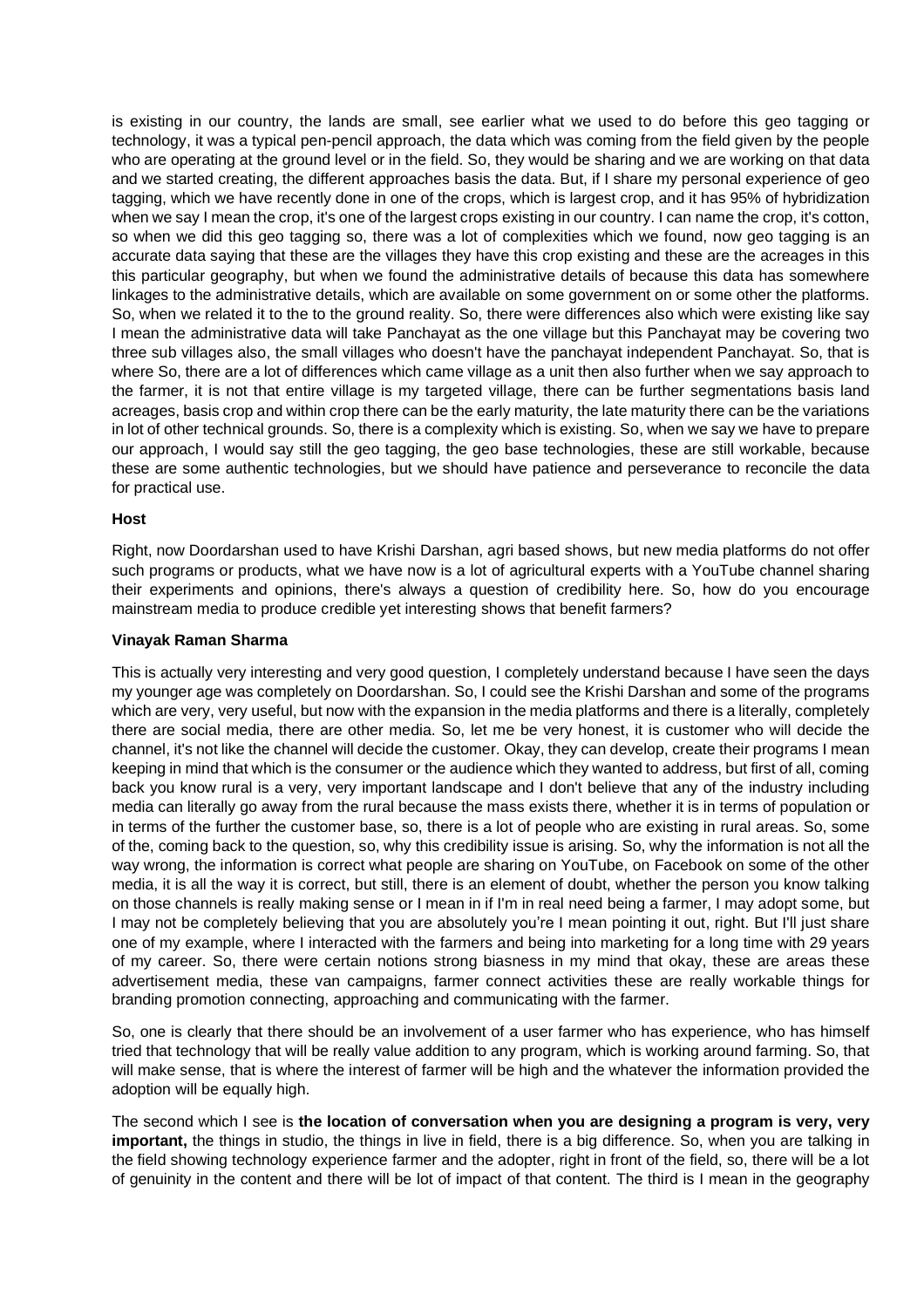also matters, So, putting together all this I mean, creating a program where a user case is there, a live demonstration, if that can be shown also the relevance of the technology and thirdly the timings, I think put together this can create an effective program

# **Host**

Right. The government has understood the role of information and communication technology in agriculture for sustainable agriculture farming, we are seeing a lot of startups also reaching out to the farmers using innovative communication techniques. So, what role do you see for startups in this area? And you had said that stakeholders need to come together. How did this aggregation happen?

### **Vinayak Raman Sharma**

Yeah, see, there is a lot of data which is available as well as, agriculture, farming or things are concerned and every company government organization, NGOs, they all have this data and it is available on public and private domains. But this data has lots of asymmetry and there are a lot of gaps and it is lying as different heaps or different bunches of data which is not talking to each other. So, that is where a very, very important see as a seed company person, I may pick the data of my choice and start using it somebody else comes from crop protection, he may pick data of his choice, he will start working on that so likewise different stakeholders they pick data of their choice and they start working and things are going fine and we are utilizing that data. But I tell you that is where startups efforts are already started when I'm saying, I'm suggesting, I have seen quite a few steps has already been taken in these areas. So, startups can work on three, they can be one point solution. So, if I say where they can start, they can do data aggregation, they can create data symmetry, and they can work on knowledge dissemination. So, these are the three clear cut areas where startups can really create a differentiation. So, when they're working on this so, first of all, they will be compiling the data, they will be creating it as a one-point solution.

So, that is one area where I could see startups as a really a big space to play. The second could be, there is lot of market research, which is happening. So, one is the organized market research, which is a big one taking more time, but there are a lot of small, we call it as dipstick studies. So, basically, these are consumer behavior studies, which are more relevant, more sharpen and more focused around key areas. So, these are the two, one is mean in terms of aggregating data, making a symmetry around it and then knowledge dissemination, working with different stakeholders and also Secondly, the small market researches which can give insights to, the different stakeholders for their corrections or for their, some of the things which they can take forward. So, these are the two key areas where I see apart from this there are technology interventions, digital and other thing, but, ultimately the entire thing will be focused around these areas only.

# **Host**

You spoke of digital profiling of farmers, the use of QR code is such an initiative that has gained quite a lot of attention in the post COVID-19 world. So, what are the other steps that industry has taken or can take to ensure that customers and end consumers are also assured of best quality of food?

# **Vinayak Raman Sharma**

Yeah, see, if I understand see when you're talking about QR codes, so you are hinting at traceability of the product, right. So, yes, we are at a very, very niche stage as far as traceability is concerned, but still we have traveled a good, good journey around it. So, if I say the three segments clearly like exports, organic foods and contract farming, the three areas I could clearly these are the high value areas where I could see the traceability is really applicable and we can find I can share my personal experience, I bought a honey, organic honey which is very specified kind of honey and I can trace on that the farmer who provided that honey is sitting somewhere in Haryana, his name, his village, everything is mentioned there. So, there are very specialized products high value products where we have attained traceability, but still again coming back what we discussed in earlier questions, so, some of the complexities of our agriculture business like cereal crops, I said, 80% farmers are having less than two hectares of or up to two hectares of land. So, how to develop a single tool, which can really help a traceability to those smaller levels is a challenge at this point of time, but things are working around, I could see I mean some of the efforts, some of the Tata products where pulses are being sold. Some of the people some of the companies are selling wheat flour, some other food items, where traceability to an extent has been created.